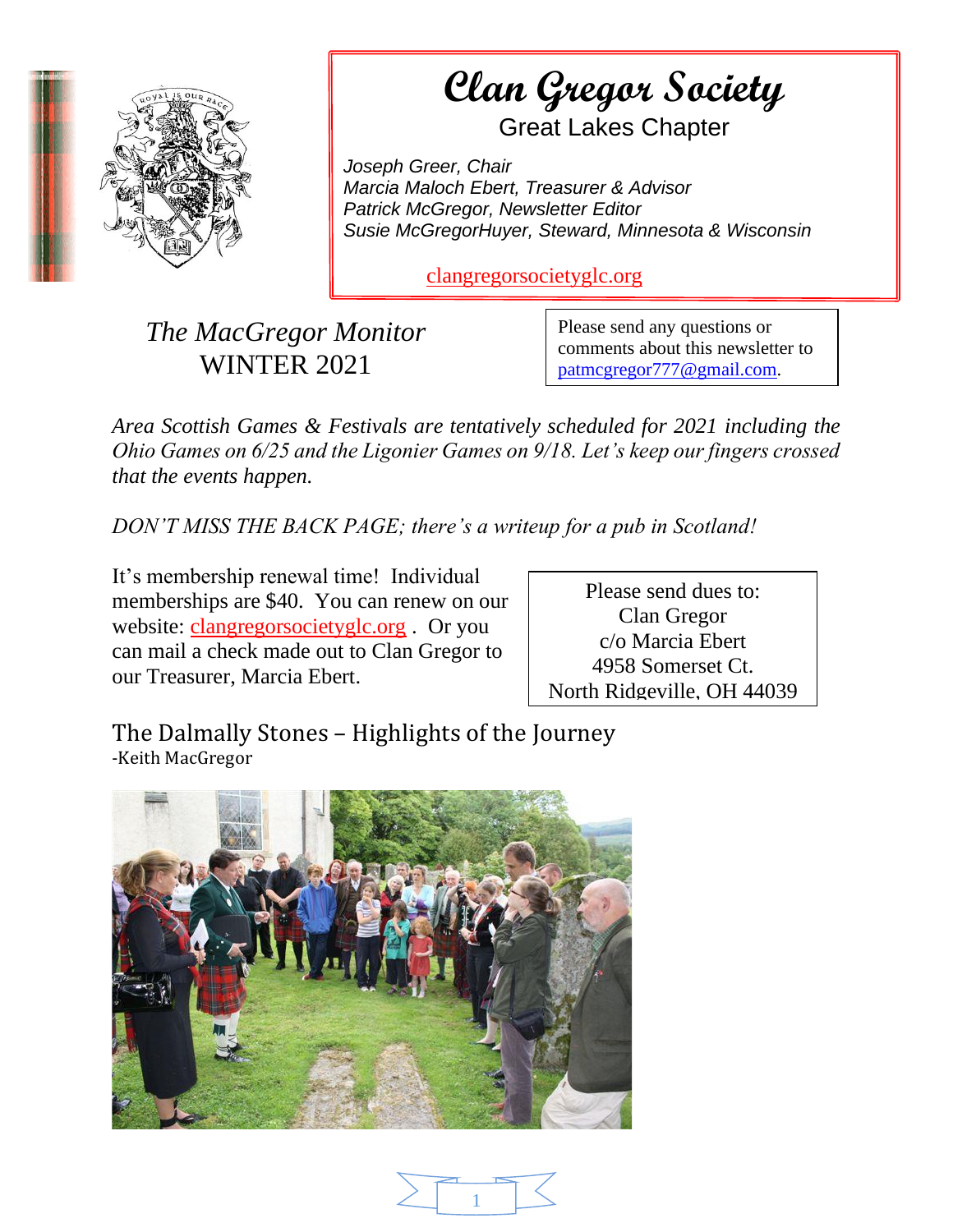The Dalmally stones and their discovery and preservation has been the most important archaeological research the Society has ever carried out. For those of you are new to the Society or to Great Lakes Chapter (GLC), I'd like to offer these highlights on our monuments over the past twenty years, especially because your chapter has a special connection here.

The inspiration for Richard McGregor, Chairman and Keith MacGregor, North American Representative, began with the *Brydale papers*, a set of traveler's notes and sketches by Thomas Brydale, buried deep in Scotland's archives. Brydale records a number of medieval carved stones lying in the Dalmally churchyard.



With that, it was our good fortune to possess *The Book of the Dean of Lismore*, compiled by the clan's own James MacGregor, Dean of Lismore during the 16th century. This medieval gem contained a number of early bardic poems from the oral tradition, and the *Obituaries* -biographical material on MacGregor chiefs, circa 1390 -1529. These sources became the basis for the Dalmally Stones Project, which owes much to contributions from individual donors, the majority of whom are members of SEUS.

Our first object was to identify the *in situ* locations of these medieval stones in the churchyard, which became something of a treasure hunt. They had at one time been inside the first church on the site, which was almost definitely built by the MacGregors centuries ago. Our studies revealed the partial walls of that church, within the present one –

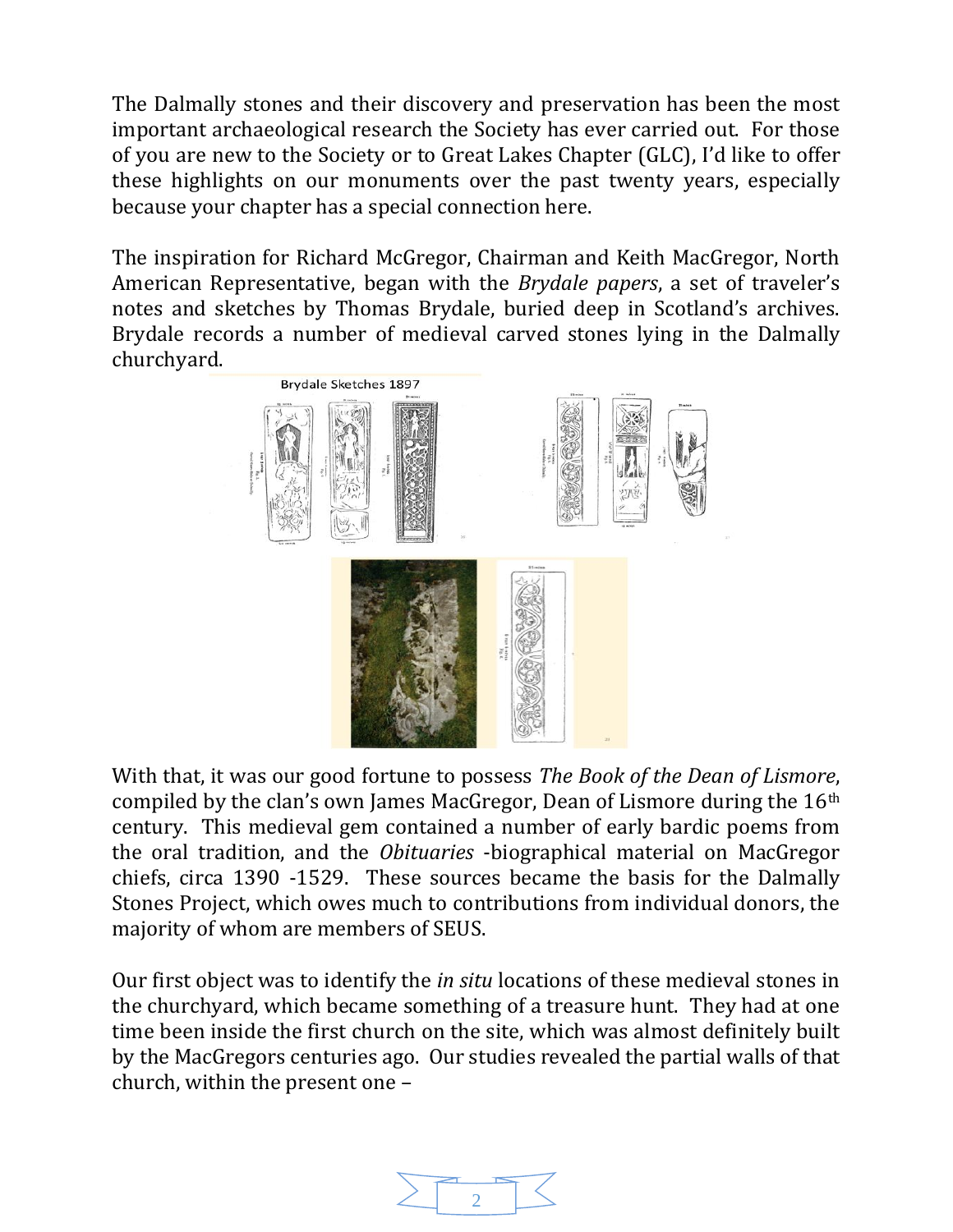

EAST

"The graveyard is of national importance because of its collection of Medieval grave slabs and for its potential to provide archaeological information relating to the Medieval and

seventeenth-century churches which previously occupied the site." - Statement of Importance by the Scottish government

The Reformation in Scotland led by John Knox was particularly cruel in the Highlands, where religion-as-politics provided a convenient excuse for harrying the Highland clans, most of whom remained Catholic. In 1560, the Campbells announced their Protestant "conversion", practically overnight, resulting in what the Campbells themselves called "The MacGregor Wars'.

In 1615 Black Duncan Campbell rebuilt the church and ordered the MacGregor stones tossed outside. Pre-Reformation altars, viewed as heretical, were often buried where they stood in order to erase the past. We believe that was done at this location, and we had the Dean's identification for where our chiefs were buried, on both sides of that altar, over 600 years ago. Here is an example –

|          | 1526, January | Death of Malcolm Macwilliam, in the month of<br>January, in the year 1526; he was buried in<br>Branvo.                                                                                                                                                                                                                 |
|----------|---------------|------------------------------------------------------------------------------------------------------------------------------------------------------------------------------------------------------------------------------------------------------------------------------------------------------------------------|
| $\cdots$ | July 31       | Death of Gregor, son of John Macgregor, alias<br>McEwine McAllaster, of Glenstray, at the Isle of<br>Lochrannoch; he was buried in Dysart, in a<br>stone coffin, on the north side of the High<br>Altar of Glenstray, on the last day of July, in<br>the year 1526. Dominical letter G. May his<br>soul rest in peace. |

We determined to use **Ground Penetrating Radar (GPR)** and magnetometers to "map" the entire floor of the church and the entranceway, which had been the altar for the period we were searching.

The carved gravestones (SM 3810) at Glenorchy Church are considered to be of the Loch Awe school and different from other regional carvings such as the Iona school (Caldwell et al 2010). They are similar to Stones at Kilmartin which, it is speculated, were carved from designs found in a Templar manual. They

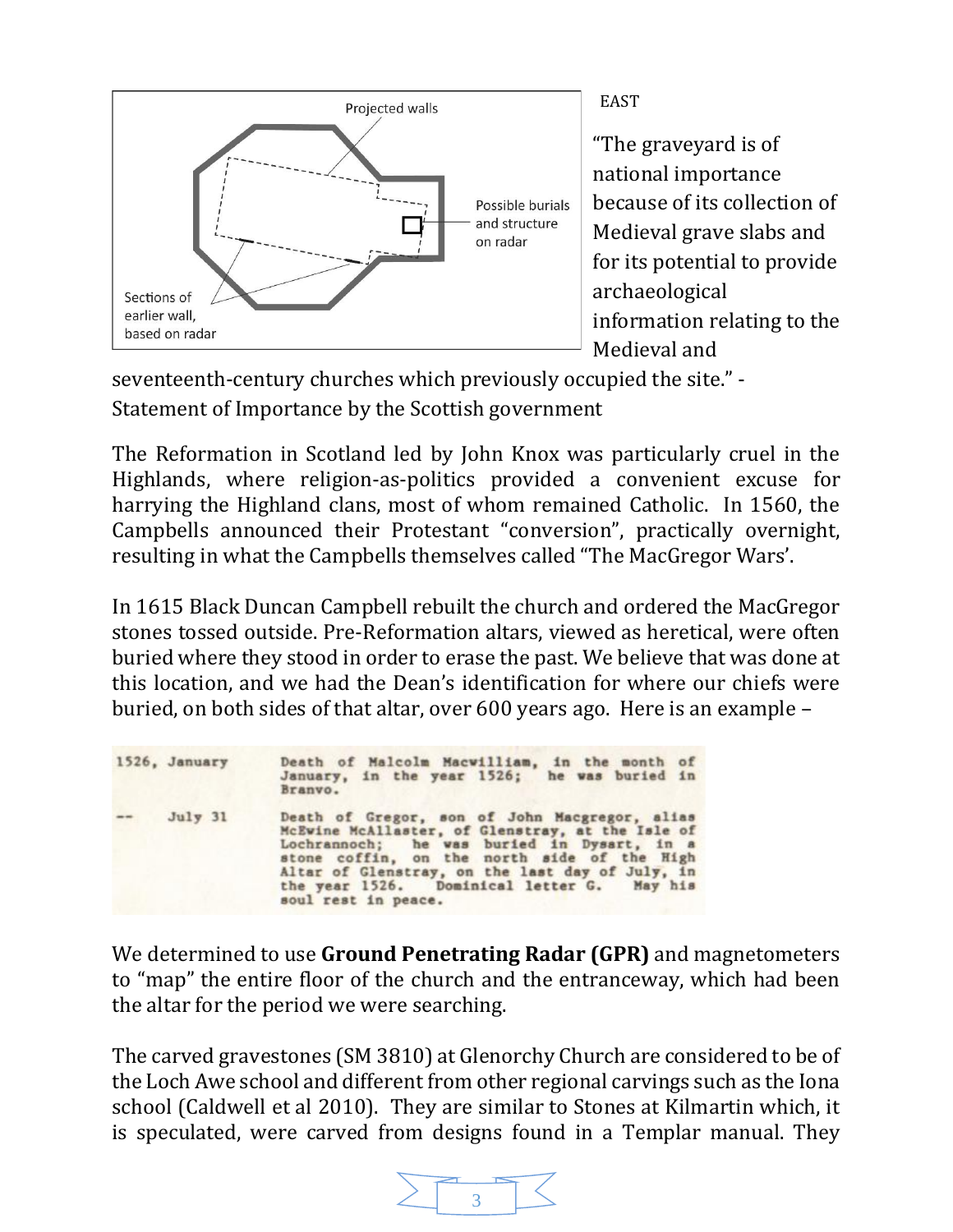represent a level of artistic expertise/design far above other schools of stonecarving in the Medieval period.



*GPR Timeslice for the entranceway to the current church*

What this GPR reading suggests is there are a number of larger anomalies (outlined in red), in the area of first high altar. These correlated almost perfectly with the descriptions the Dean had recorded. Conservation management studies

showed that the stones had been exposed to the elements for some time, and some had been chipped by mowers. Our recommended plan of action for conserving heritage value and through discussions with all interested parties, we opted to move the stones into the sanctuary area of the church. That process would take years, going from "No" across the board from ministers, church elders, and local historical groups, but we remained determined, as some will recall.

Following extensive presentations and documentation of our findings over many years, we were delighted to hear the decision of the Dalmally Church Elders. Here is the August 2015 Extract from the Kirk Session minutes:

"MacGREGOR RESOLUTION: A letter received from the Clan MacGregor was read out asking for Kirk Session permission to reposition gravestones presently in the churchyard. The document, agreed to and signed by the clerk, asserts that the Elders are happy to support the proposal subject to subsequent discussions as to the exact location of the stones within the church." EUREKA!

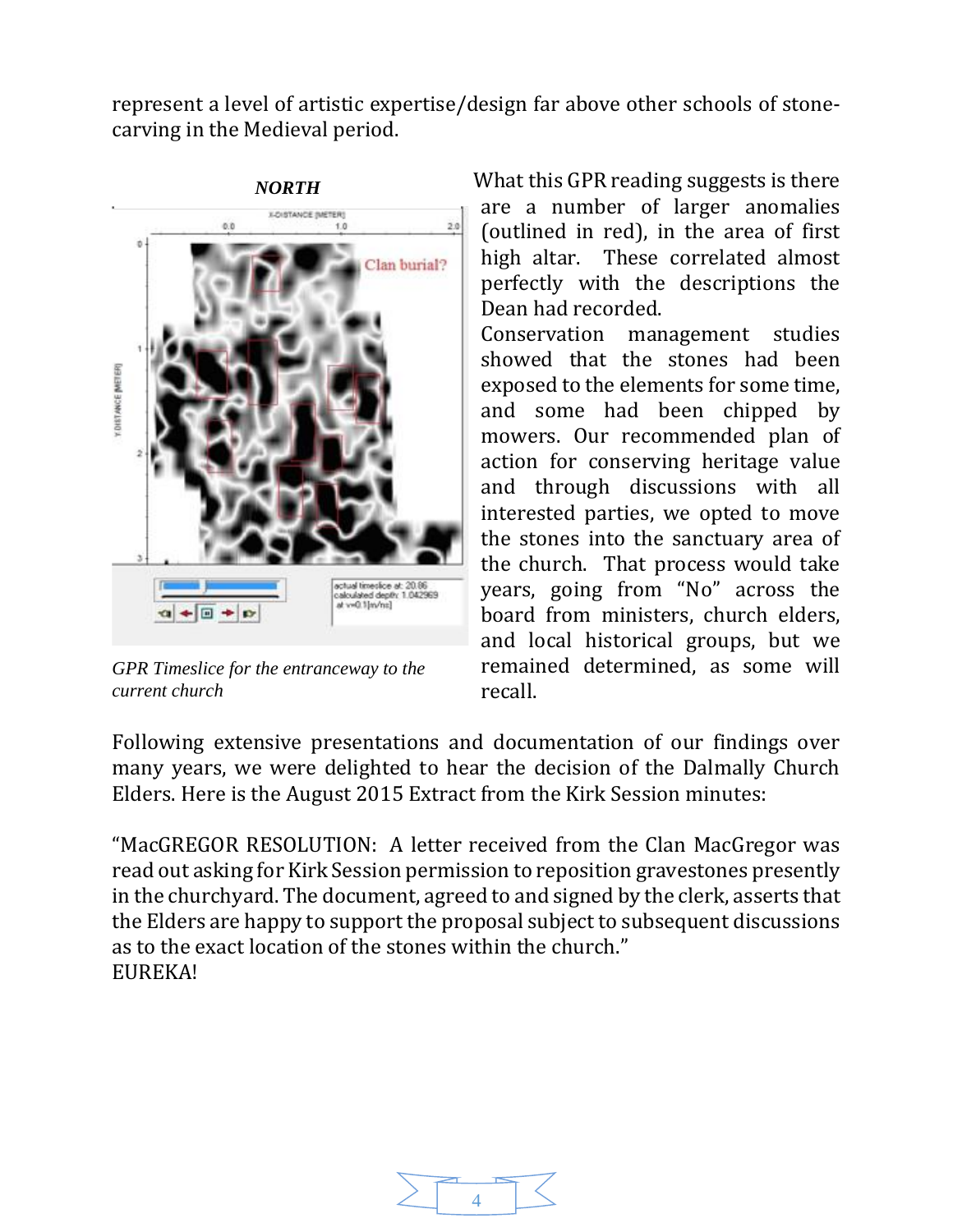"The Dalmally Stones project is alive and well and moving towards completion". I wrote that to update our membership in early 2019, little knowing the catastrophe that lay ahead. We had just entered yet another revision of the required application, for Historic Scotland - one "final" hurdle to actually moving the stones. A significant grant from the government was necessary to achieve the estimated to cost - some 88,000 GBP. This also meant that all monies the Society had collected from donors would go to the project, a magnificent gesture from our clan at that time. We hoped to have the stones project done by next summer, and while the wheels of Historic Environment Scotland were turning, the incalculable impact of Covid-19 hit the world. With that, it appeared that much of the Scottish government's spending had been "locked down". We received a terse, a sentence statement from them stating "Need to see more community involvement. Thank you – please re-apply." That's doubletalk for "we're not spending anything right now"!

Though it seems the battle is never over, MacGregor bonds of clanship and a deep sense of heritage binds us. It does not diminish – certainly not in this clan as history clearly shows. It is now our goal to see the Stones standing inside Dalmally church for our International Gathering in 2022, or 2023 (just in case), for all to see.

One more item here - the Dalmally stones project has now become instrumental in actually saving Dalmally church from being shuttered. With less and less church attendance in Scotland each year, the Church of Scotland is currently looking at closing a number of rural churches, usually medieval and in need of repair. It turns out Dalmally was on the short list with two other nearby churches. By our actions in petitioning to move these registered medieval monuments (the stones) into the church, itself is a landmarked building, and by highlighting their historic importance to Clan Gregor, we have generated a value and purpose for that site which does not exist for the others. Optimism dictates that our efforts may keep the doors in Dalmally glen open for a long time to come!

\*Special thanks goes to our supporters – Ms JoAnn Pippin, Pat Skelton, Inez & Suzanne Boothe and their families, Fred Smith, Bob Terpening and all who have donated. For further inquiries, please contact Keith MacGregor at [kmac1@optonline.net](mailto:kmac1@optonline.net)

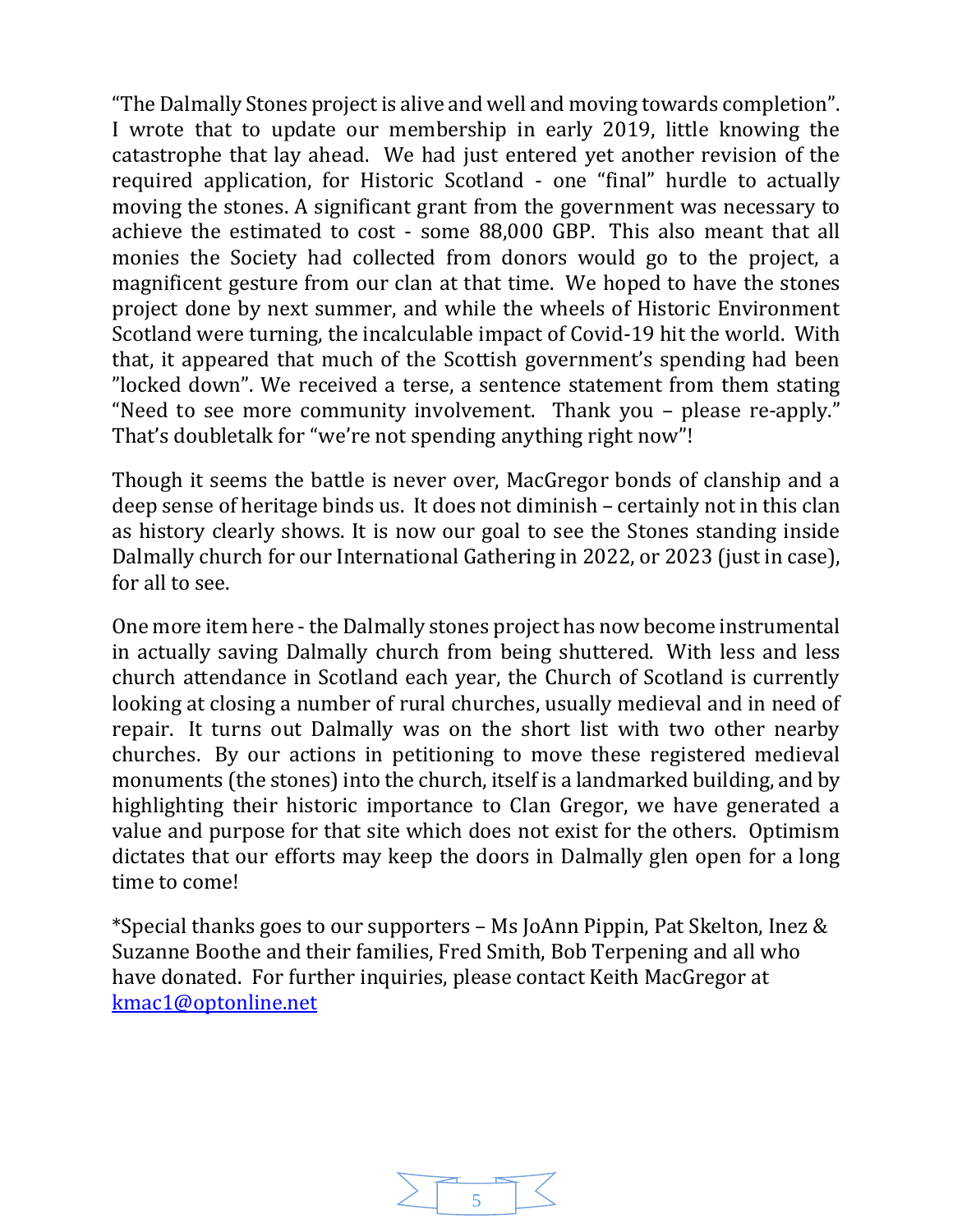**THE ROYAL McGREGOR Whisky Bar & Restaurant** in Edinburg, Scotland has been permanently closed, a victim of the pandemic.

"It is with a heavy heart that we need to inform our dear customers that the Royal McGregor will not be re-opened by the McGregor family who have operated the site for the past 20 years.

"With only 18 months left on our current lease the COVID-19 pandemic could not have come at a worse time. Despite our best efforts our landlord would not agree to a lease extension which would have made continuing to trade a viable option.

"We have shared so many wonderful memories with our loyal customers, family and amazing staff and will miss you all dearly. Thank you for being part of our success story, we will forever be grateful.

Best wishes for the future.

James & Marie-Claude Xxx



All is not be lost though, as there is another strong namesake establishment in Inverness. **MacGregor's Bar Inverness**.

-------------------------------------------------------------------------------------------------